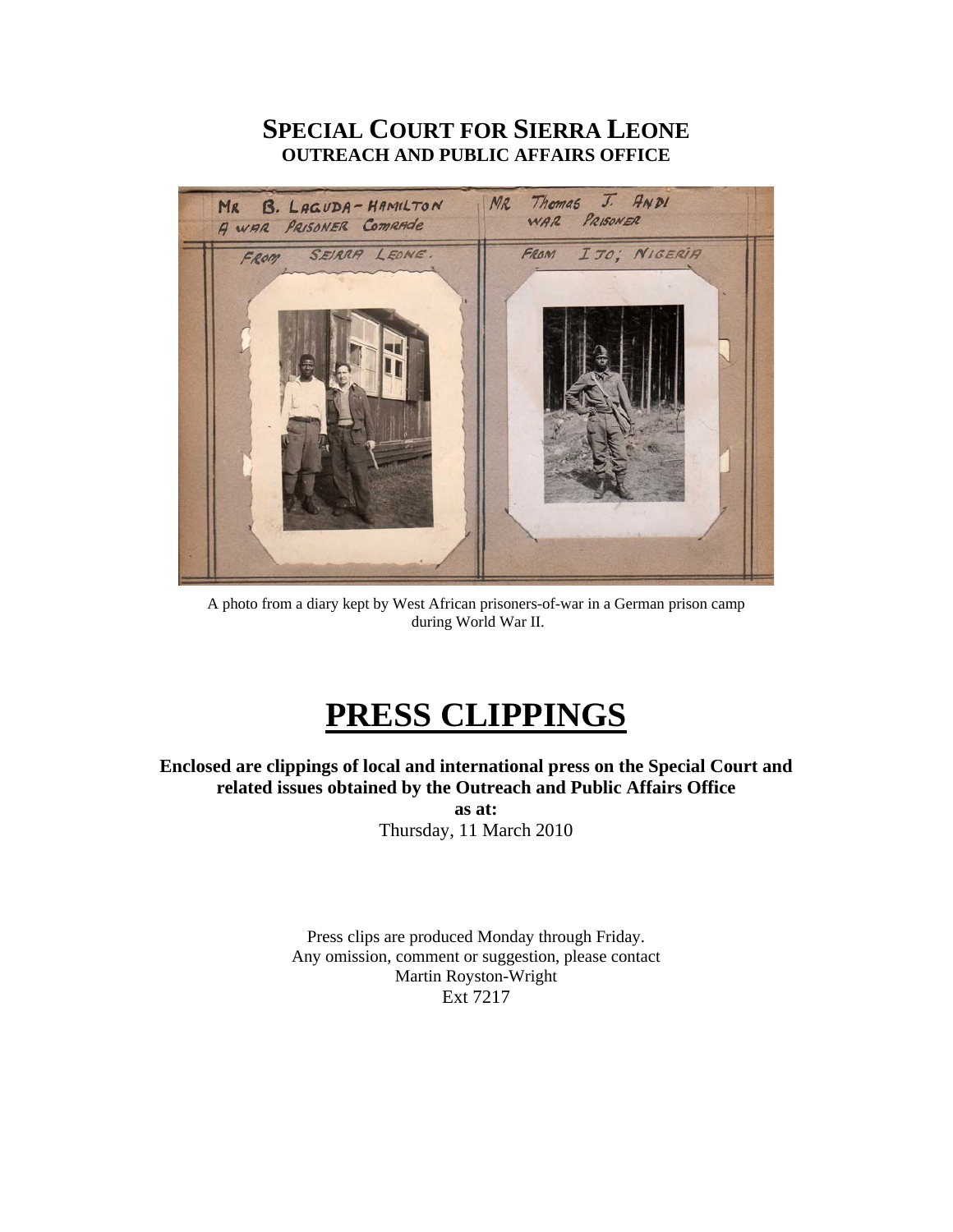| <b>Local News</b>                                                                           |        |
|---------------------------------------------------------------------------------------------|--------|
| Witness Says Charles Taylor Never Ordered Rape / Premier News                               | Page 3 |
| <b>International News</b>                                                                   |        |
|                                                                                             |        |
| Foreign Countries Prevented Charles Taylor From Liberating Country / CharlesTaylorTrial.org | Page 4 |
| Report From The Hague / BBC World service Trust                                             | Page 5 |
|                                                                                             |        |
| International Justice and the Special Court for Sierra Leone / Cambridge University Press   | Page 6 |
| Tribunal for Lebanon courtroom to host its first trial in May / The Daily Star              | Page 7 |
|                                                                                             |        |
| Archbishop Desmond Tutu Condemns Continued Violence Against Children / UNICEF               | Page 8 |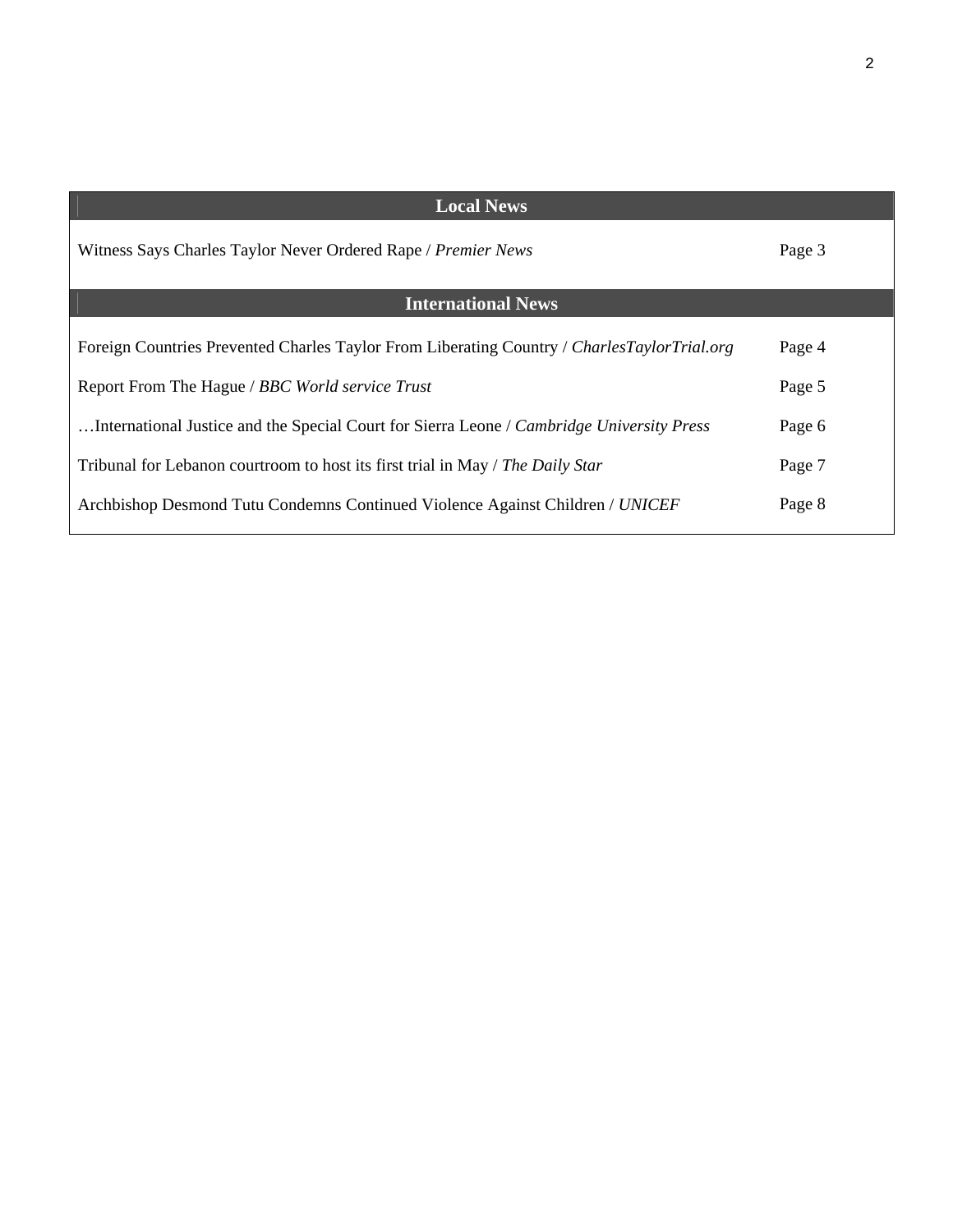## **Premier News** Thursday, 11 March 2010

#### **Witness Says Charles Taylor Never Ordered Rape**



witness defending Charles Taylor yesterday said he never heard of I the former Liberian president giving orders to his rebels to kill, I rape, loot or burn people's houses, as alleged by prosecutors.

The protected witness, testifying under the pseudonym DCT 125 and with face and voice distortion, said if any crimes were committed under Taylor's rule, they were isolated incidents which could have taken place without his knowledge. The witness maintained this position in a direct question and answer session with Taylor's defense counsel, Courtenay Griffiths, at the Special Court for Sierra Leone.

"Were you ever aware of Charles Taylor giving an order to kill?" Mr. Griffiths I asked the witness.

"Never," the witness responded.

"To burn people's houses?" Mr. Griffiths went on.

"Never," the witness responded again.

"To rape?" Mr. Griffiths went further.

"Never," again, the witness responded.

"To loot?" Mr. Griffiths asked again.

"Never," the witness said for the fourth time.

The witness added that "maybe if that had happened, it would be an isolated I incident without Charles Taylor's knowledge."

The witness explained that he had been a pan-African revolutionary colleague of Taylor, adding that he personally did not have any specific interest in helping to start a conflict in Liberia.

He said he did not help Taylor in his invasion of Liberia in 1989, but that together with some other colleagues who were not named in court today, he moved to Liberia to help provide security for the former Liberian president whose NPFL  $\blacksquare$ rebel group was split into two when one of Taylor's former rebel colleagues, Prince Johnson, led his break-away faction from the NPFL at the initial stages of the Liberian conflict.

Asked by Griffiths why he and his colleagues had decided to join Taylor in I Liberia, the witness explained that "we don't have any interest in Liberia. With notice that his life is threatened and there is a split within his movement, we decided that we should provide him with security to safeguard his life."

DCT 125 has been on the witness stand since last week and a huge part of his testimony has been heard in private or closed session. He has been rebutting prosecution evidence against Taylor, including allegations that the former president gave orders to his rebels to commit crimes such as rape, murder of civilians, looting of civilian property and burning of houses and public buildings. Similar crimes were committed by Revolutionary United Front (RUF) rebels in Sierra Leone, a rebel group which Taylor is on trial for allegedly supporting during the West African country's 11-years civil conflict. Mr. Taylor has denied providing support to the RUF.

Culled from www.charlestaylortrial.com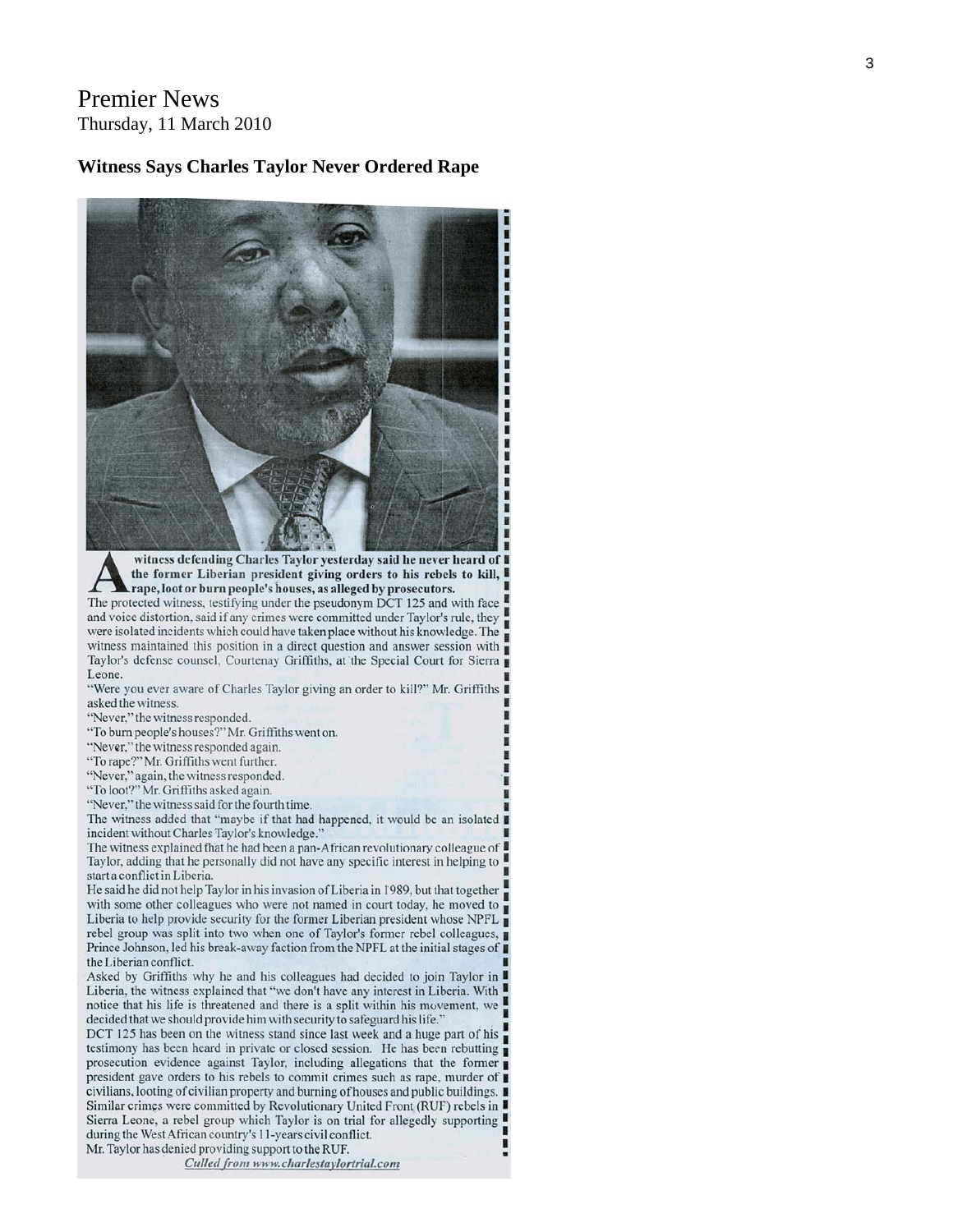## CharlesTaylorTrial.org (The Hague) Wednesday, 10 March 2010

## **Foreign Countries Prevented Charles Taylor From Liberating Country, Witness Says**

Alpha Sesay

Foreign countries interfered in Charles Taylor's revolution in Liberia and prevented the former president from liberating his people, a witness in Mr. Taylor's defense told Special Court for Sierra Leone judges today.

"The Liberian revolution failed because foreign hands interfered in the Liberian revolution to disturb the revolution and prevent His Excellency President Taylor from liberating the country," witness DCT 125, who finished his direct-examination today, told the court.

The witness, who has been testifying with protective measures, has given most of his testimony in closed/private sessions and on occasions when his testimony has been heard in open court, he has testified using voice and facial distortion mechanisms. When court resumed this morning, the witness was absent. Mr. Taylor's lead defense counsel, Courtenay Griffiths, informed the judges that the witness was ill and so could not appear in court. After being given medical treatment by a doctor who said he was fit and able to continue testifying, the judges ordered that the witness be brought to court and take the witness stand.

As he concluded his testimony today, the witness told the judges that Economic Community of West African States Monitoring Group (ECOMOG) peacekeeping force was not neutral in the Liberian conflict. He said that the peacekeepers were more sympathetic towards the other Liberian warring factions at the expense of Mr. Taylor's National Patriotic Front of Liberia (NPFL) rebel group.

During cross-examination by prosecutor Nicholas Koumjian, the witness told the court that the Revolutionary United Front (RUF), the Sierra Leonean rebel group which Mr. Taylor is accused of providing support for, is not a terrorist organization as alleged by prosecutors. Presiding Judge of the Trial Chamber, Justice Julia Sebutinde, asked the witness to give his definition of terrorist organization.

"It is an organization that is bent on the destruction of life and property without any meaning and purpose, to disturb the peace within the human being," the witness said.

Mr. Taylor is charged with 11 counts of war crimes, crimes against humanity and other serious violations of international humanitarian law including crimes of rape, terrorizing the civilian population, murder, conscription and use of child soldiers, looting and pillage of civilian property committed in the territory of Sierra Leone from 1996 to 2002. Prosecutors have alleged that while Mr. Taylor was not present in Sierra Leone, he exercised superior authority over RUF rebels and provided military and financial support to the rebels during Sierra Leone's 11 years conflict. Three RUF commanders have already been found guilty and convicted by Special Court for Sierra Leone judges for similar crimes with which Mr. Taylor is charged.

Before the end of today's proceedings, Mr. Koumjian requested that the cross-examination of the witness be suspended and that prosecutors be given more time to prepare for the cross-examination of the witness. Mr. Koumjian explained that defense lawyers for Mr. Taylor had failed to disclose the witness's personal information to prosecutors within the 21 day period required. The prosecution request was granted and so the witness's cross-examination was suspended.

A new defense witness will commence his or her testimony tomorrow.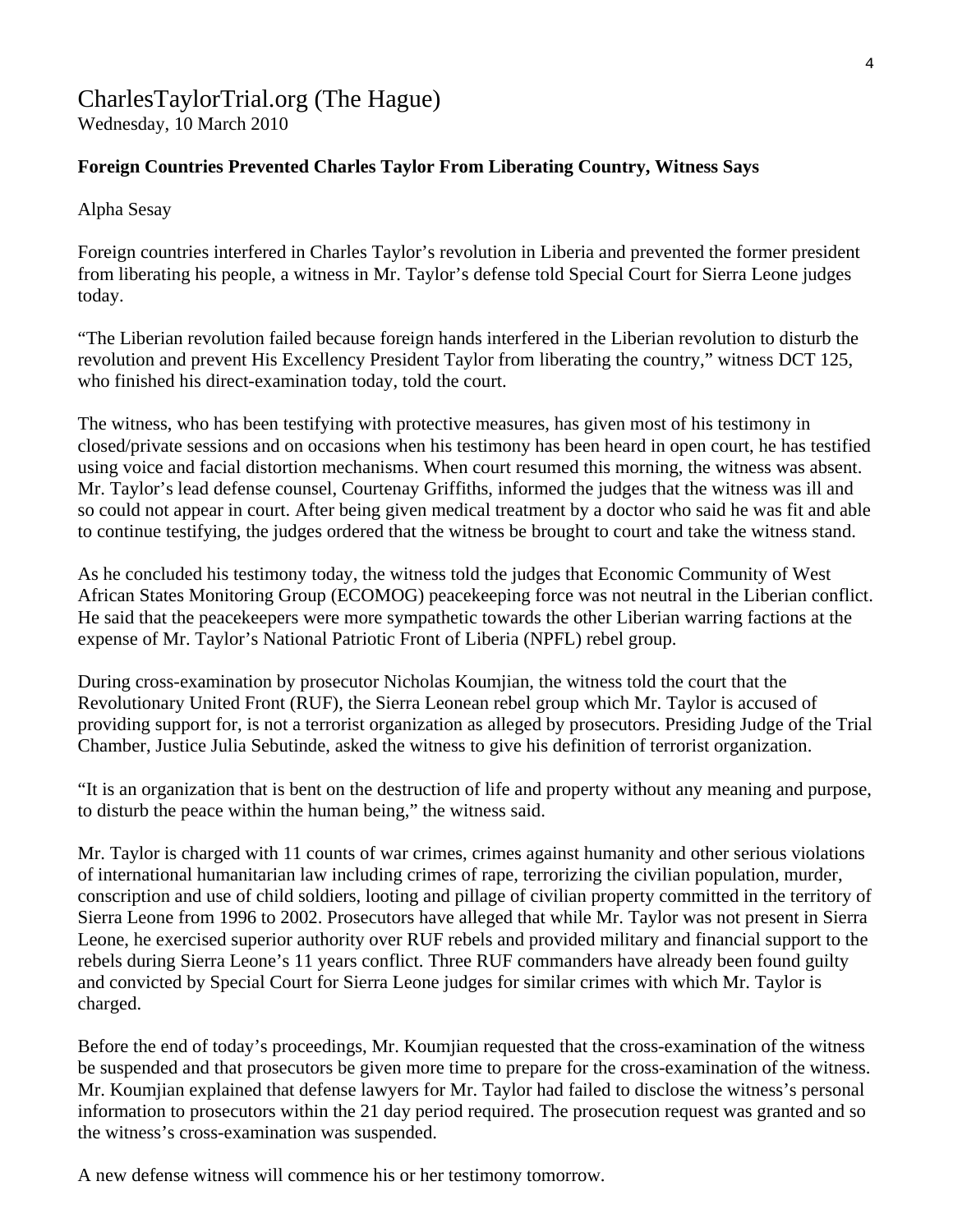# **B B C** WORLD SERVICE TRUST

Tuesday, 9 March 2010

#### By John Kollie

#### NEWS ITEM

*A defence witness in the trial of Charles Taylor has said he never heard Mr Taylor give an order to kill, torture or rape as leader of the Liberian rebel force, the NPFL. The witness, who was close to Mr Taylor from his days as a fellow pan -African revolutionary, also denied planning the invasion of Liberia with Charles Taylor... From the trial, John Kollie has this transcribed report…* 

The witness, whose identity is protected for his own safety, said he'd seen no evidence of victimization or revenge during Mr. Taylor's days as a rebel leader.

One of the charges faced by the Former Liberian president is sexual slavery. But the witness said Mr Taylor was very firm and strict if allegations of rape were made against NPFL fighters.

The witness's voice is being distorted in court to hide his identity. "If revenge killings went on under Taylor, they must have isolated and without Charles Taylor's knowledge.''

The Defence Witness denied helping Charles Taylor with the invasion of Liberia. Mr. Griffiths asked him why he and his colleagues, who remained unnamed, joined Charles Taylor.

In response the unidentified witness said "*We had no interest in Liberia; we've noticed that his life was threatened and since there was a split within his movement, we decided that we should provide him with security to safeguard his life.''* 

The hearing was interrupted several times when the court went into closed session to take sensitive evidence.

The witness cross examination continues in the Hague

## **B B C** WORLD SERVICE TRUST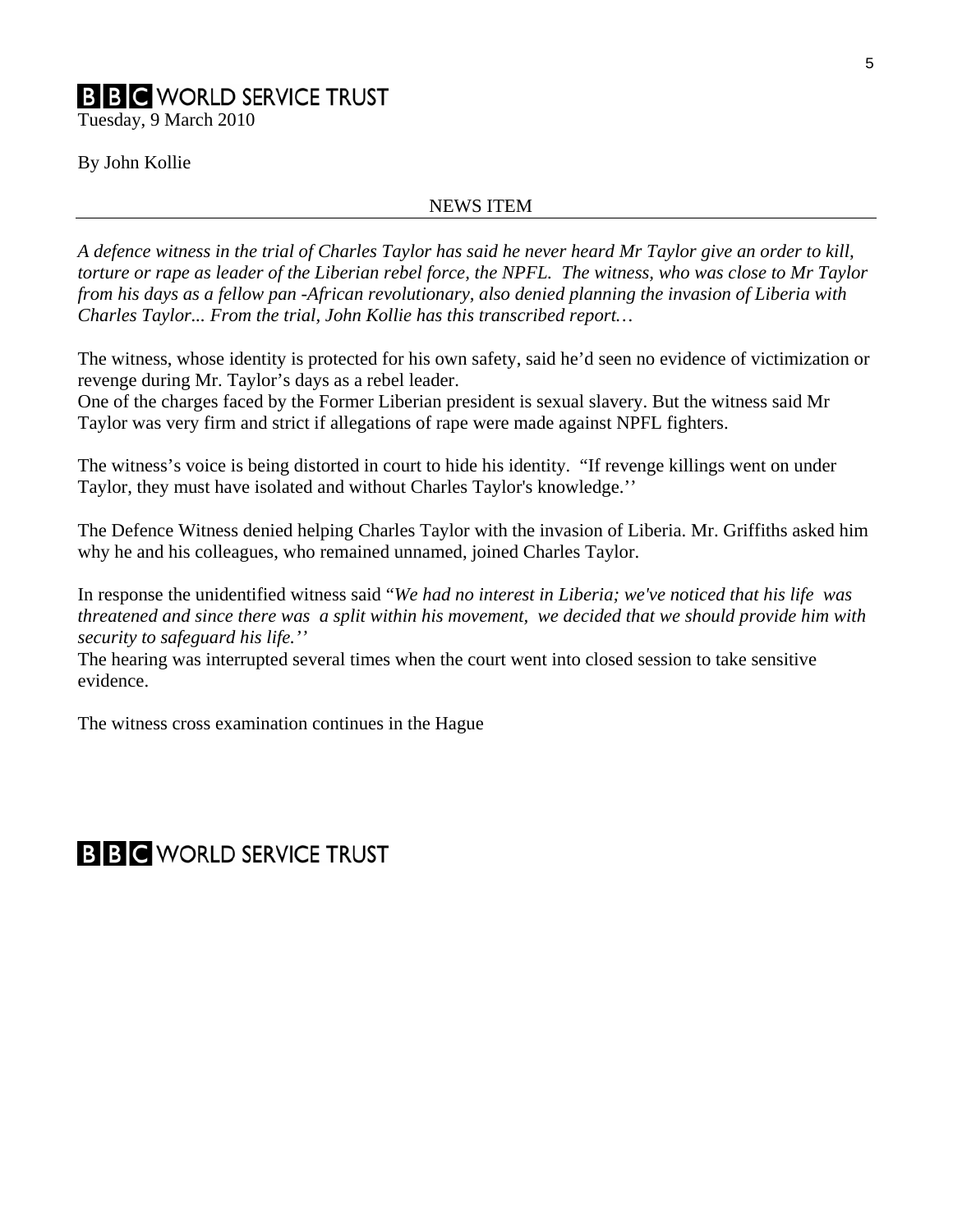## **Cambridge University Press** March 2010



# ernational Justice and the<br>cial Court for Sierra Leone **TIM KELSALL**

# **Culture under Cross-Examination International Justice and the Special Court** for Sierra Leone

Tim Kelsall, Africa Power and Politics Programme, Berkeley War **Crimes Studies Center** 

The international community created the Special Court for Sierra Leone to prosecute those who bore the greatest responsibility for crimes committed during the country's devastating civil war. Tim Kelsall examines some of the challenges posed by the fact that the Court operated in a largely unfamiliar culture, in which the way local people thought about rights, agency and truth-telling

sometimes differed radically from the way international lawyers think about these things. By applying an anthro-political perspective to the trials, he unveils a variety of ethical. epistemological, jurisprudential and procedural problems, arquing that although touted as a promising hybrid, the Court failed in crucial ways to adapt to the local culture concerned. Culture matters, and international justice requires a more dialogical, multicultural approach.

This book at a glance ...

• As the first book-length study of the Special Court for Sierra Leone, it provides a narrative overview of a historically important 'hybrid' tribunal

• Anthro-political study provides a new approach to international trials

. Discusses jurisprudential, procedural, ethical and epistemological issues, and will appeal to lawyers, transitional justice experts, legal anthropologists, students of African studies and philosophers

#### Contents

1. White man's justice? Sierra Leone and the expanding project of international law; 2. The story of the CDF trial; 3. An unconventional army: chains of command in a patrimonial society; 4. Facts, metaphysics and mysticism: magical powers and the law; 5. We cannot accept any cultural consideration: the child soldiers charge; 6. 'He's not very forthright': finding the facts in a culture of secrecy; 7. Cultural issues in the RUF, AFRC, and Charles Taylor trials; 8. Conclusion: from legal imperialism to dialogics.

#### **Cambridge Studies in Law and Society**

October 2009 312pp Hardback £60.00 £48.00 9780521767781

For more information please visit us at www.cambridge.org/9780521767781



20% discount with this flyer – order before 30<sup>th</sup> May 2010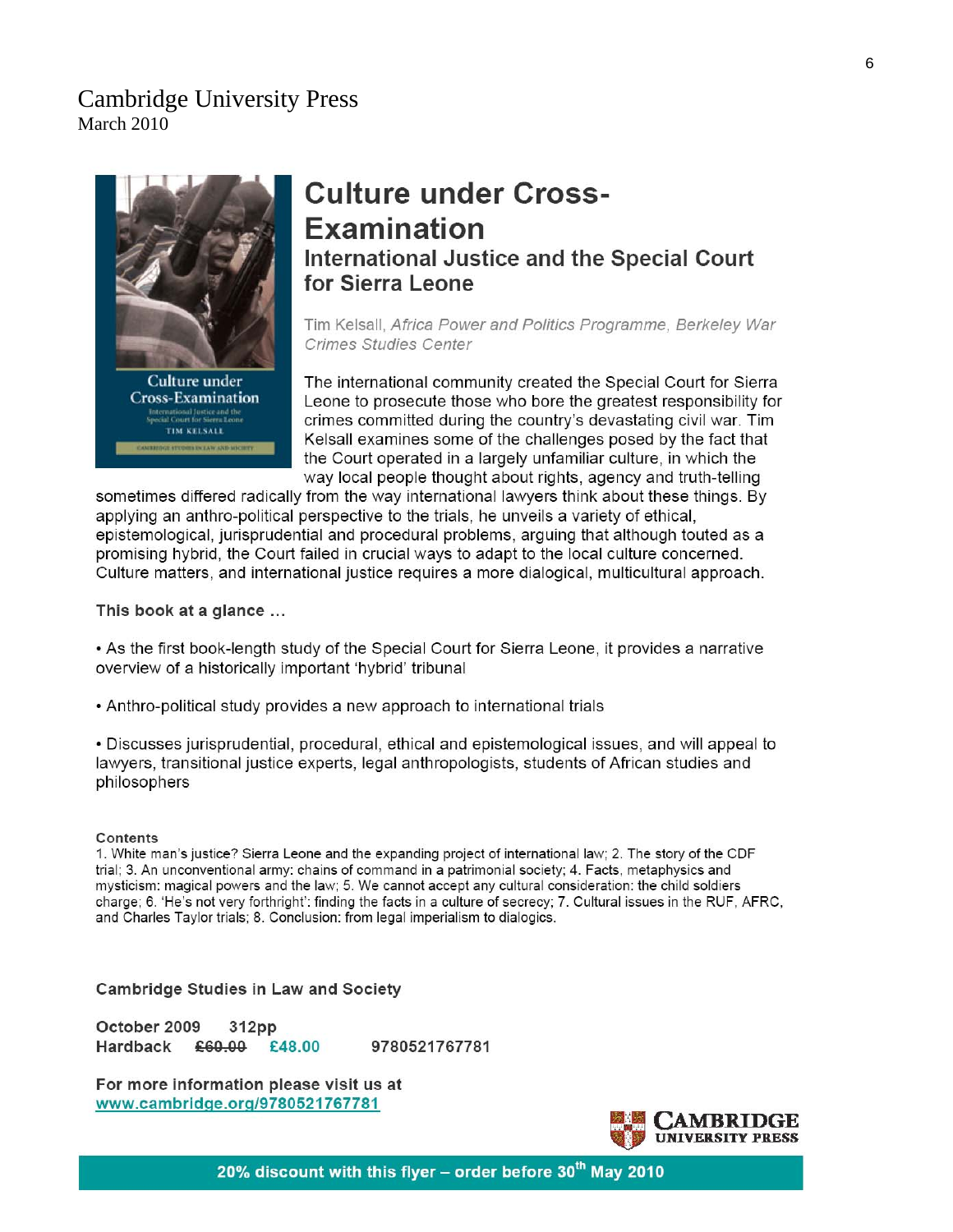## The Daily Star (Lebanon) Thursday, 11 March 2010

#### **Tribunal for Lebanon courtroom to host its first trial in May**

Case of former Liberian leader to move to newly constructed facility

#### By Michael Bluhm

BEIRUT: The UN Special Tribunal for Lebanon will host its first trial in May – but the proceedings will have nothing to do with Lebanon.

The trial of former Liberian President Charles Taylor, who is being prosecuted for war crimes and crimes against humanity during the conflict in Sierra Leone, will move into the tribunal's newly constructed courtroom in early May, acting registrar Herman von Hebel told The Daily Star on Wednesday.

Von Hebel's comments also signaled that the tribunal is not counting on any trials this year concerning Lebanon, with the Taylor case slated to occupy the tribunal courtroom for three to six months and plans for the 2011 tribunal budget – unlike this year's budget – to include sums to cover court proceedings.

Taylor's trial will move to the tribunal headquarters near The Hague because of high demand for courtrooms at the nearby International Criminal Court, which is hosting the Taylor proceedings because of security worries at the Special Court for Sierra Leone in Freetown, said von Hebel, who also served three years as the registrar in Freetown. Construction of the tribunal's courtroom should finish in mid-April, von Hebel added.

Next year's budget should rise from the \$55.4 million allotted for this year because of projections for potential trials, von Hebel said. The tribunal was created by the UN Security Council to try suspects in the February 14, 2005 assassination of former Prime Minister Rafik Hariri and in other political violence from 2004-08.

The registrar, who acts as the tribunal's chief executive, listed raising money for next year's budget as his top priority. As for this year's funding, the tribunal has collected about half of the \$55.4-million budget, with pledges for the remainder given by "reliable" donors, von Hebel said. "The tribunal is in good shape for this year," he added. Based on the assumption that trials would commence in 2010, former registrar Robin Vincent had mentioned a possible \$65-million budget for 2010 in previous interviews, but his estimate was "a bit too optimistic," von Hebel said.

In other tribunal news, the court should announce in a matter of weeks the hiring of a new chief of investigation, said Radhia Achouri, spokeswoman for tribunal prosecutor Daniel Bellemare. The departure of former chief of investigation Nick Khaldas, an Egyptian-born police chief from Australia, was soon followed by the exit of former registrar David Tolbert, with their leaving sparking much public debate about the progress and working relationships at the tribunal.

Von Hebel, who also spent five years at the International Court for the Former Yugoslavia, said he had "positive" relations with Bellemare and Tribunal President Antonio Cassese, and the departures of top personnel were common at all international courts. Von Hebel said the staff at the Special Tribunal for Lebanon brought a wealth of experience from pervious tribunals. "I'm extremely impressed with the quality of people here," he added.

The UN has not yet posted a notice calling for candidates to replace Tolbert as the tribunal's registrar, meaning some six months could elapse before UN Secretary General Ban Ki-moon appoints a new registrar, von Hebel said. "The process hasn't even started," von Hebel said, adding that he would likely apply for the post.

Aside from financial aspects, von Hebel said he would focus on public outreach and witness protection, as well as giving assistance to the prosecutor's office. The tribunal has the support of a number of countries regarding witness protection, but von Hebel could not specify the nations involved, he said.